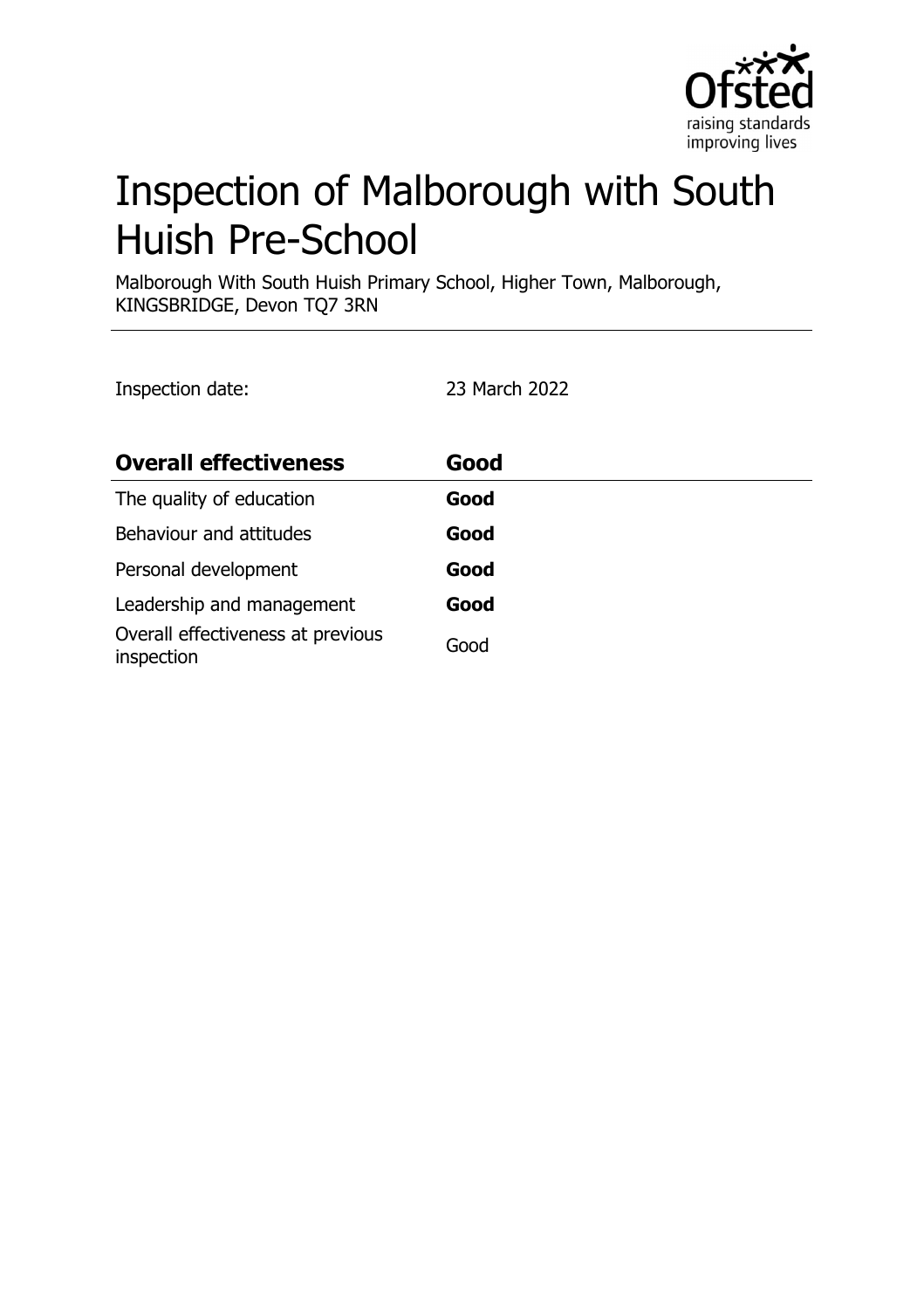

## **What is it like to attend this early years setting?**

#### **The provision is good**

Children are confident learners and feel highly secure in the setting. They receive reassurance and comfort from staff and are very happy. Children are exceptionally considerate and thoughtful to one another. Older children choose to sit next to younger children 'to be kind'. All children feel included. Staff teach children that everyone's voice is important. They ask quieter children to pick a song to sing and all the other children wait patiently for them to pick one and then encourage them to join in.

Staff teach children how to be independent at the setting, and children are proud to demonstrate these skills. Staff show them how to take their coats off and how to put them on and zip them up. Children blow their noses, put the tissues in the bin and wash their hands independently. Staff support children with self-care well. Where possible, staff replicate strategies used at home to support potty training by using identical potties.

During the COVID-19 pandemic, the manager delivered activities and books to every family to help support children's learning at home. Parents praise the quality, daily feedback from staff and receive regular updates on children's progress via an online platform. Parents welcome the advice on strategies to help with children's development and comment on the positive relationships the children enjoy with all the staff.

### **What does the early years setting do well and what does it need to do better?**

- Staff plan an engaging curriculum based around the children's interests. Children investigate sinking and floating, and staff use this to embed number knowledge. Children fill small cups of water and pour them into large tubes. Staff help children count the cups in one by one. Children drop shells into the tubes and comment on the water rising. Staff encourage the children's curiosity by asking 'what will happen next?' and 'why is the water rising?' Children continue to find different size shells to see what happens next.
- Children's love of information books and storybooks support their communication and language skills. They read well known stories, repeat phrases from the story and pre-empt what will happen next. Overall, staff encourage children to identify written letters in the story and find the letter of their name around the setting, but they do not always support the children in identifying sounds of letters. Staff do not effectively sequence the children's learning of these sounds to prepare them for future reading.
- Children are especially imaginative and creative. They make 'seasoning' and flower potions using a pestle and mortar. They gather ingredients from the garden such as petals, twigs and bay leaves. Children rub the leaves on their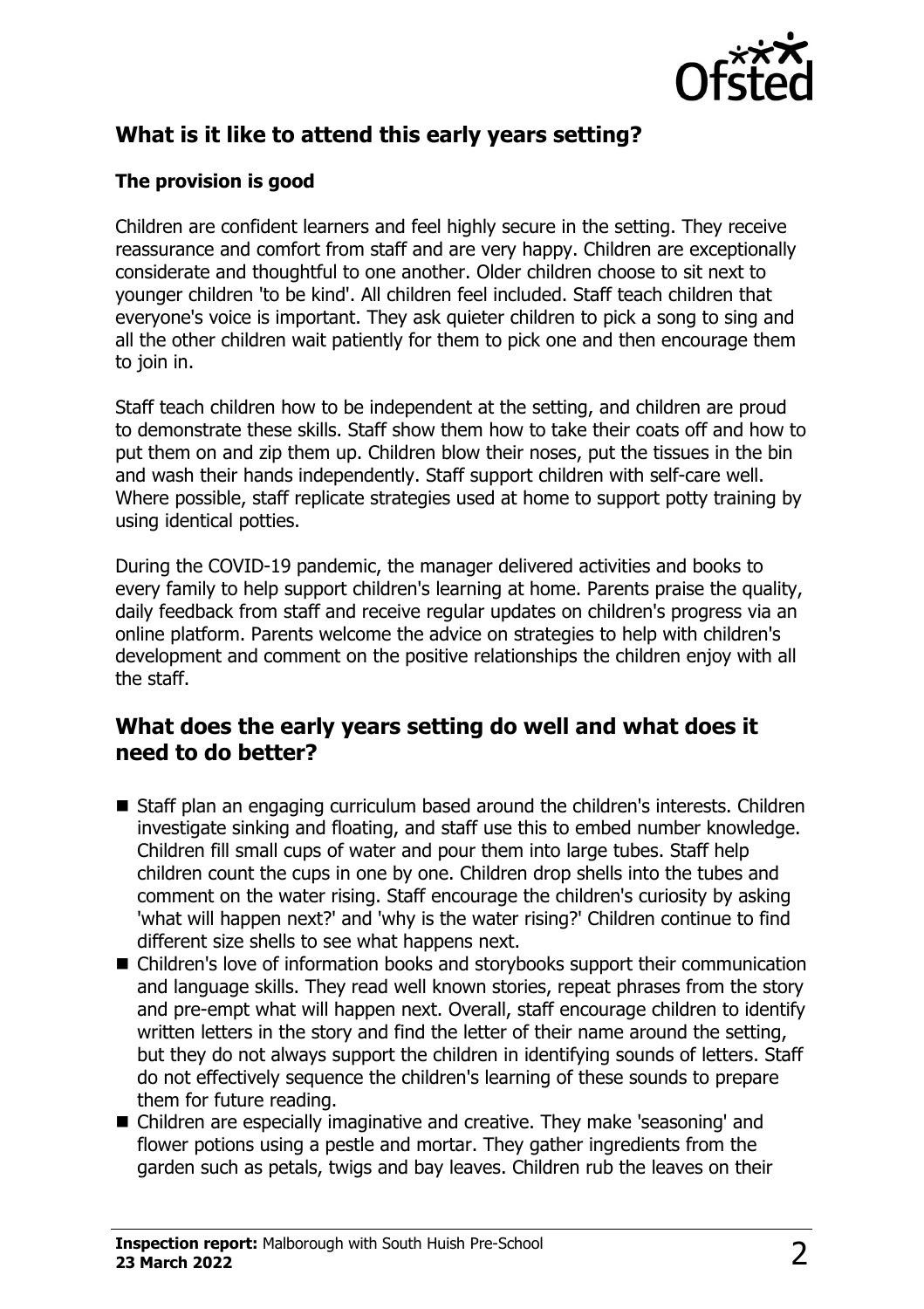

hands and ask each other to smell the aroma.

- $\blacksquare$  Staff support children with special educational needs and/or disabilities well at the setting. Staff adapt daily routines to help children settle on arrival. For example, toys that are of particular interest to children are readily available when they arrive, and children know what is coming next during the day to ease transitions between activities.
- $\blacksquare$  Children learn how to keep their teeth healthy and recall trips to the dentist. They practise brushing a large set of teeth with toothbrushes and remember to brush them for two minutes. Staff use this opportunity to demonstrate how long two minutes is and add a sand timer to the play. The children further their understanding of time and measure. They discuss if two minutes is a long or a short time and watch until the timer runs out to help them decide.
- $\blacksquare$  The children go on outings in the local community and learn about where they live and the people around them. They visit a local farm to learn about farm animals and collect sticks to make birds' nests. The children occasionally access digital devices with an adult in the setting to look at topics online, and children talk to their friends about going online at home. However, staff do not effectively teach children about digital technology and how to keep safe online to protect their welfare.
- $\blacksquare$  Children develop their physical strength as they clamber up the ramp to the climbing frame and pretend to be crocodiles as they run around the garden. Their physical and imagination skills are good.

## **Safeguarding**

The arrangements for safeguarding are effective.

The manager and staff are alert to indicators of abuse and report all concerns to the settings safeguarding lead. Staff know how to escalate concerns within the committee and local authority if needed. This ensures action to protect children's welfare is rapid. The majority of staff have a current paediatric first-aid certificate which allows staff to effectively treat minor injuries where appropriate. The setting is risk assessed daily, and trips around the local area are risk assessed to always ensure the safety of children. Staff and children practise regular fire drills so children know what to do in the event of a fire.

### **What does the setting need to do to improve?**

#### **To further improve the quality of the early years provision, the provider should:**

- plan and organise ways to sequence children's knowledge of letter sounds to better prepare them for future reading
- $\blacksquare$  explore ways to broaden children's experience of digital technology and to help them to understand ways of keeping safe online.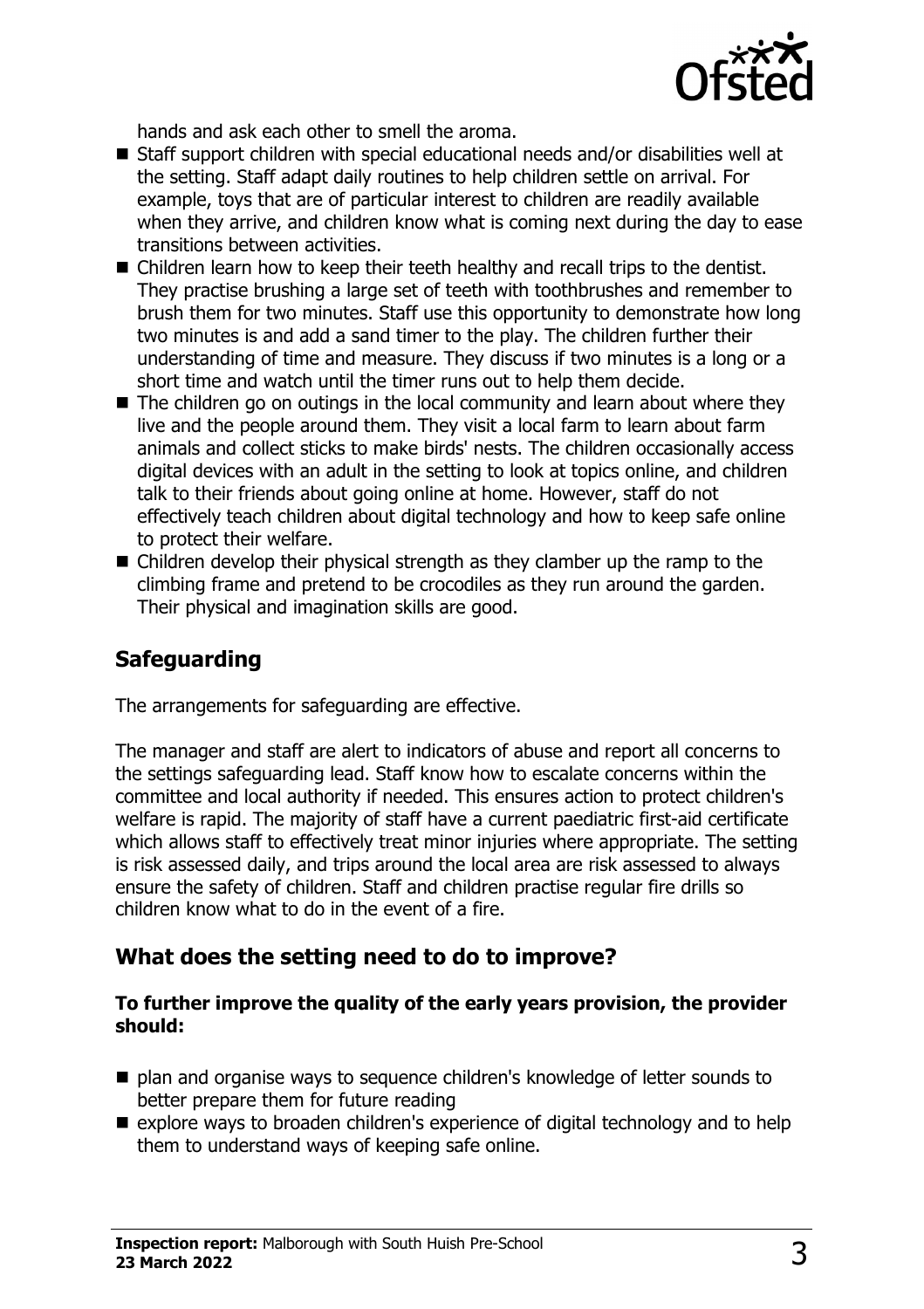

| <b>Setting details</b>                              |                                                     |
|-----------------------------------------------------|-----------------------------------------------------|
| Unique reference number                             | EY310820                                            |
| <b>Local authority</b>                              | Devon                                               |
| <b>Inspection number</b>                            | 10073551                                            |
| <b>Type of provision</b>                            | Childcare on non-domestic premises                  |
| <b>Registers</b>                                    | Early Years Register                                |
| Day care type                                       | Sessional day care                                  |
| Age range of children at time of<br>inspection      | 2 to $4$                                            |
| <b>Total number of places</b>                       | 16                                                  |
| Number of children on roll                          | 27                                                  |
| Name of registered person                           | Malborough with South Huish Pre-School<br>Committee |
| <b>Registered person unique</b><br>reference number | RP903144                                            |
| <b>Telephone number</b>                             | 01548562301                                         |
| Date of previous inspection                         | 27 June 2016                                        |

## **Information about this early years setting**

Malborough with South Huish Pre-School registered in 2005 and operates from the grounds of Malborough and South Huish Primary School, Devon. The setting is open from 9am to 3.30pm on Monday to Thursday and from 9am to 1pm on Friday, term time only. The setting receives funding to provide free early education for children aged two, three and four years old. There are six members of staff who work with the children, four of whom hold relevant early years qualifications up to level 4.

## **Information about this inspection**

**Inspector** Jemma Honey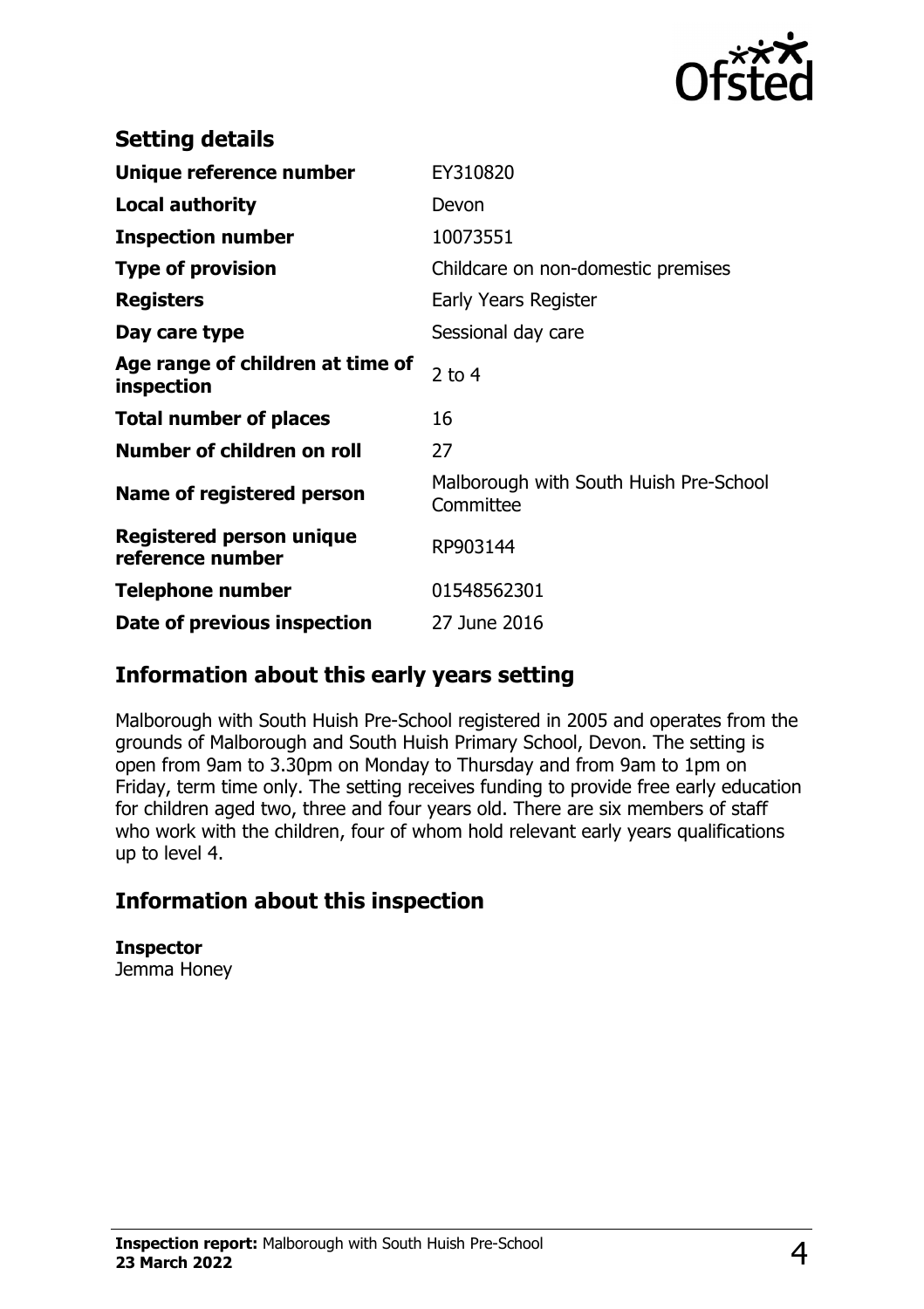

#### **Inspection activities**

- $\blacksquare$  This was the first routine inspection the provider received since the COVID-19 pandemic began. The inspector discussed the impact of the pandemic with the provider and has taken that into account in their evaluation of the provider.
- $\blacksquare$  The manager joined the inspector on a learning walk and talked to the inspector about their curriculum and what they want their children to learn.
- $\blacksquare$  The inspector observed the quality of education being provided, indoors and outdoors, and assessed the impact that this was having on children's learning.
- $\blacksquare$  The manager and the inspector carried out a joint observation during circle time.
- The inspector spoke to several parents and grandparents during the inspection and took account of their views. The manager showed the inspector documentation to demonstrate the suitability of staff.

We carried out this inspection under sections 49 and 50 of the Childcare Act 2006 on the quality and standards of provision that is registered on the Early Years Register. The registered person must ensure that this provision complies with the statutory framework for children's learning, development and care, known as the early years foundation stage.

If you are not happy with the inspection or the report, you can [complain to Ofsted](http://www.gov.uk/complain-ofsted-report).